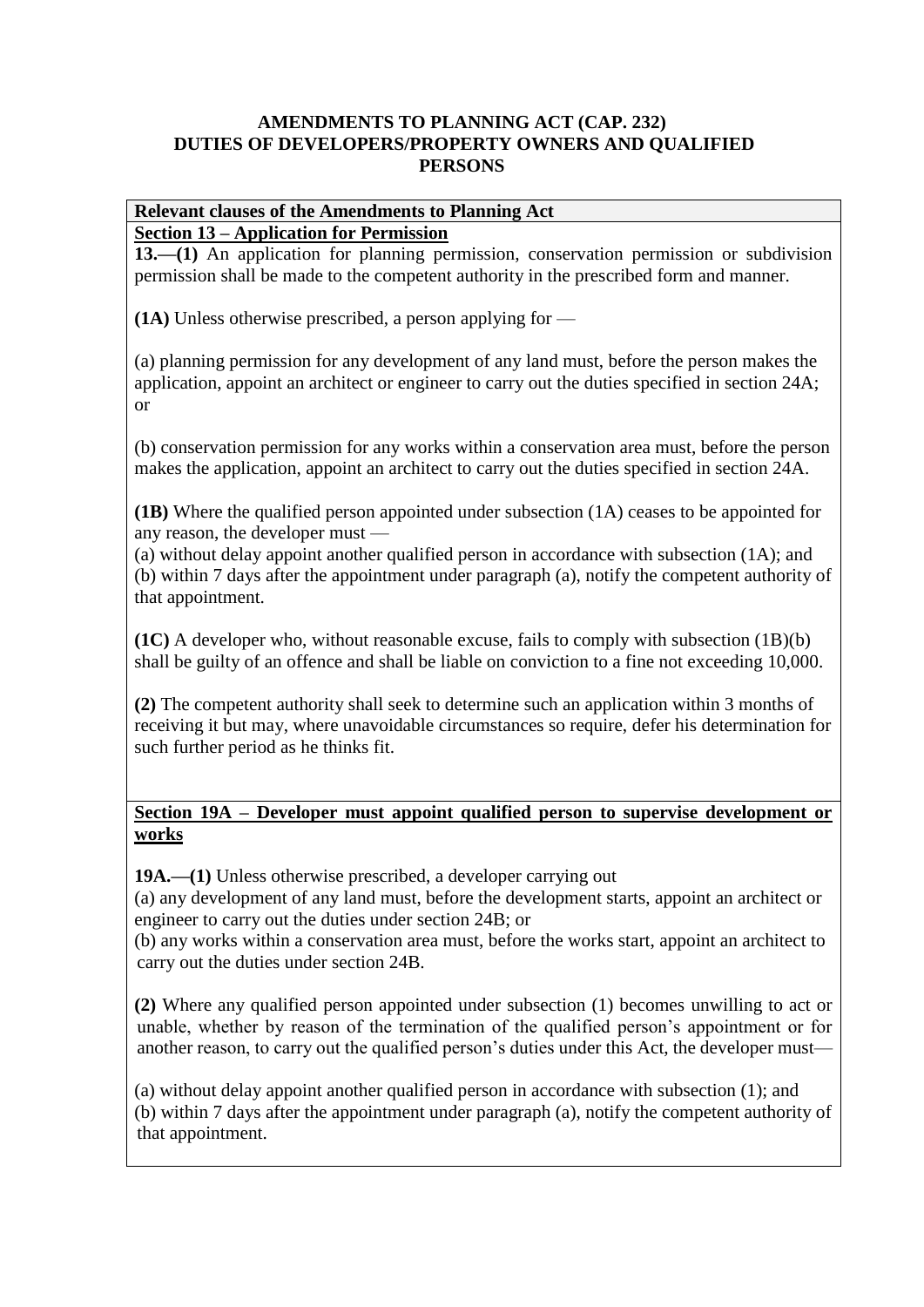# **Relevant clauses of the Amendments to Planning Act**

**(3)** Any developer who, without reasonable excuse, fails to comply with any requirement in subsection (1)(a) or (b) or (2) shall be guilty of an offence and shall be liable on conviction—

(a) to a fine not exceeding \$20,000 or to imprisonment for a term not exceeding 12 months or to both; and

(b) in respect of a continuing contravention, to an additional fine not exceeding \$1,000 for each day or part of a day the developer fails to comply with the requirement, and if the failure continues after the conviction, the developer shall be guilty of a further offence and shall be liable on conviction of this further offence to a further fine not exceeding \$2,000 for every day or part of a day during which the failure to comply continues after conviction."

# **Section 20A – Power to require as-built plans**

**20A.—(1)** Subject to subsection (2), the competent authority may, in respect of any development of any land or any works within a conservation area authorised in a planning permission or conservation permission, require a developer to submit, in such form as the competent authority may require —

(a) as‑built plans of the development or works prepared by a land surveyor in accordance with the

requirements specified by the competent authority;

(b) a declaration by the land surveyor who prepared the as‑built plans that the as‑built plans have been prepared by the land surveyor in accordance with the requirements mentioned in paragraph (a); and (c) such other documents as the Minister may prescribe.

**(2)** Subsection (1) applies at any time after the commencement of the development or works but before —

(a) the Commissioner of Building Control grants a temporary occupation permit or a certificate of statutory completion under the Building Control Act (Cap. 29), whichever is earlier, for every building authorised in the relevant permission; or

(b) where a temporary occupation permit or a certificate of statutory completion is not required under the Building Control Act, the development or works is complete.

# **PART IIIA – Qualified Persons**

### **Section 24A – Duties of qualified person appointed under section 13**

**24A.—(1)** Every qualified person who is appointed under section 13 in respect of an application for planning permission or conservation permission must —

(a) prepare the plans of the development or works within a conservation area required, by rules made under section 61, to be submitted with the application for planning permission or conservation permission and take all reasonable steps and exercise due diligence to ensure that the plans are prepared in accordance with —

(i) the provisions of this Act;

(ii) where applicable, any conditions and requirements imposed by the competent 5 authority in any outline permission or provisional permission for the development or works, or existing written permission, granted in respect of the land; and (iii) all relevant guidelines of the competent authority;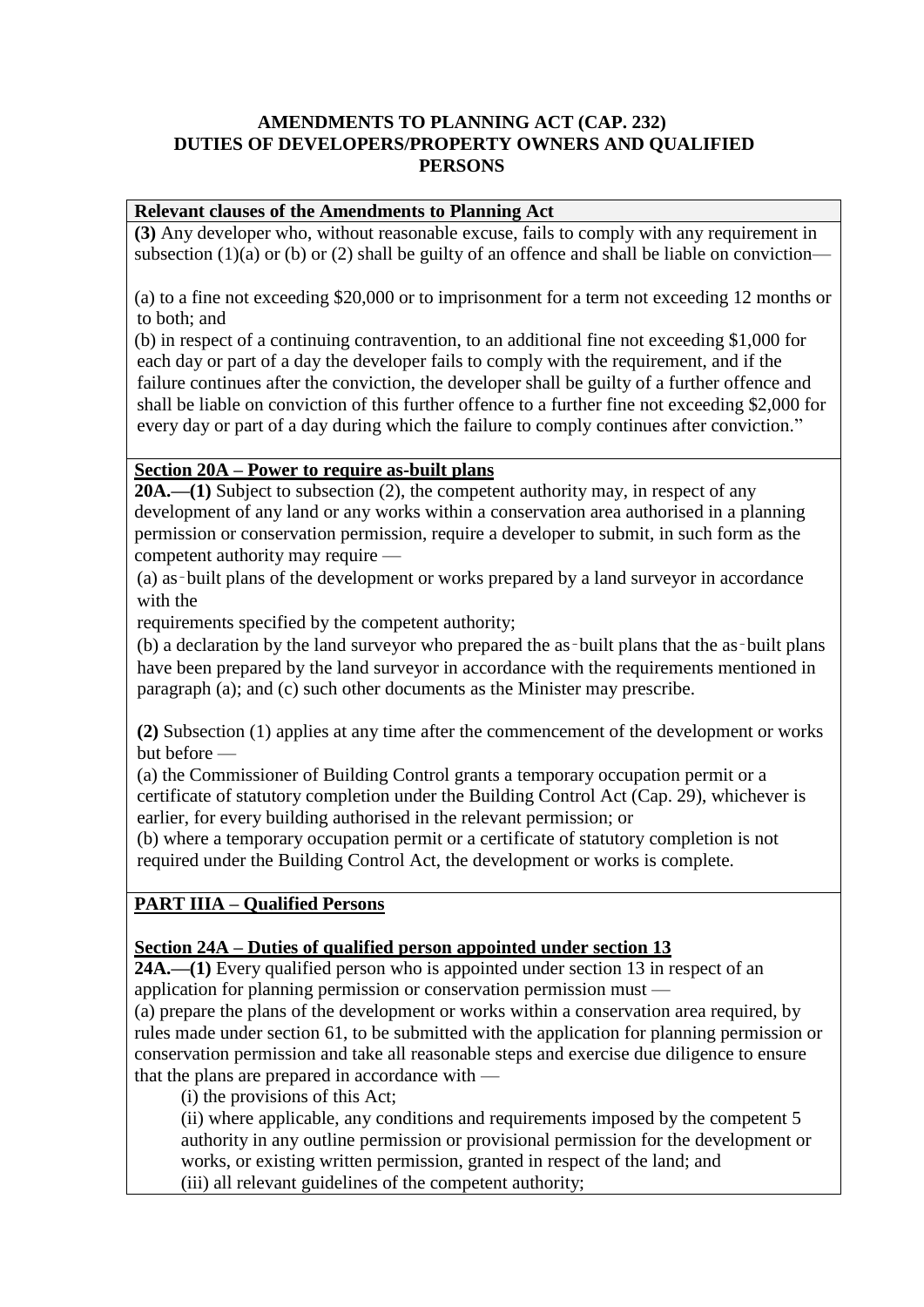#### **Relevant clauses of the Amendments to Planning Act**

(b) notify the competent authority of any contravention of this Act or non‑compliance with any condition or requirement mentioned in paragraph (a)(ii) or (iii) that the qualified person knows or ought reasonably to know about;

(c) submit to the competent authority a declaration that the qualified person has prepared the plans and that the plans are prepared in accordance with paragraph (a); and

(d) supply a copy of every plan of the development or works approved by the competent authority to the qualified person appointed under section 19A to supervise the development or works.

**(2)** If any qualified person who is appointed under section 13 becomes unwilling or unable, whether by reason of the termination of the qualified person's appointment or for any other reason, to carry out the qualified person's duties under this Act, the qualified person must, within 14 days after ceasing to carry out his duties, notify the competent authority of that fact.

**(3)** A qualified person —

(a) who fails to comply with the requirement mentioned in subsection (1)(a) shall be guilty of an offence and shall be liable on conviction to a fine not exceeding \$200,000 or to imprisonment for a term not exceeding 2 years or to both; and

(b) who fails to comply with the requirement mentioned in subsection (1)(b) shall be guilty of an offence and shall be liable on conviction to a fine not exceeding \$20,000 or to imprisonment for a term not exceeding 12 months or to both,

and to an additional fine not exceeding \$1,000 for each day or part of a day the qualified person fails to comply with the requirement and, if the failure to comply continues after conviction, the qualified person shall be guilty of a further offence and shall be liable on conviction of this further offence to a further fine not exceeding \$2,000 for every day or part of a day during which the failure to comply continues after conviction.

**(4)** In any prosecution for an offence under subsection (3) for failing to comply with the requirement to notify a contravention or non–compliance mentioned in subsection (1)(b), it is a defence for the qualified person charged to prove to the satisfaction of the court that the qualified person did not know and could not reasonably have discovered the contravention or

non‑compliance.

**(5)** A qualified person who fails to comply with subsection (2) shall be guilty of an offence and shall be liable on conviction to a fine not exceeding \$10,000.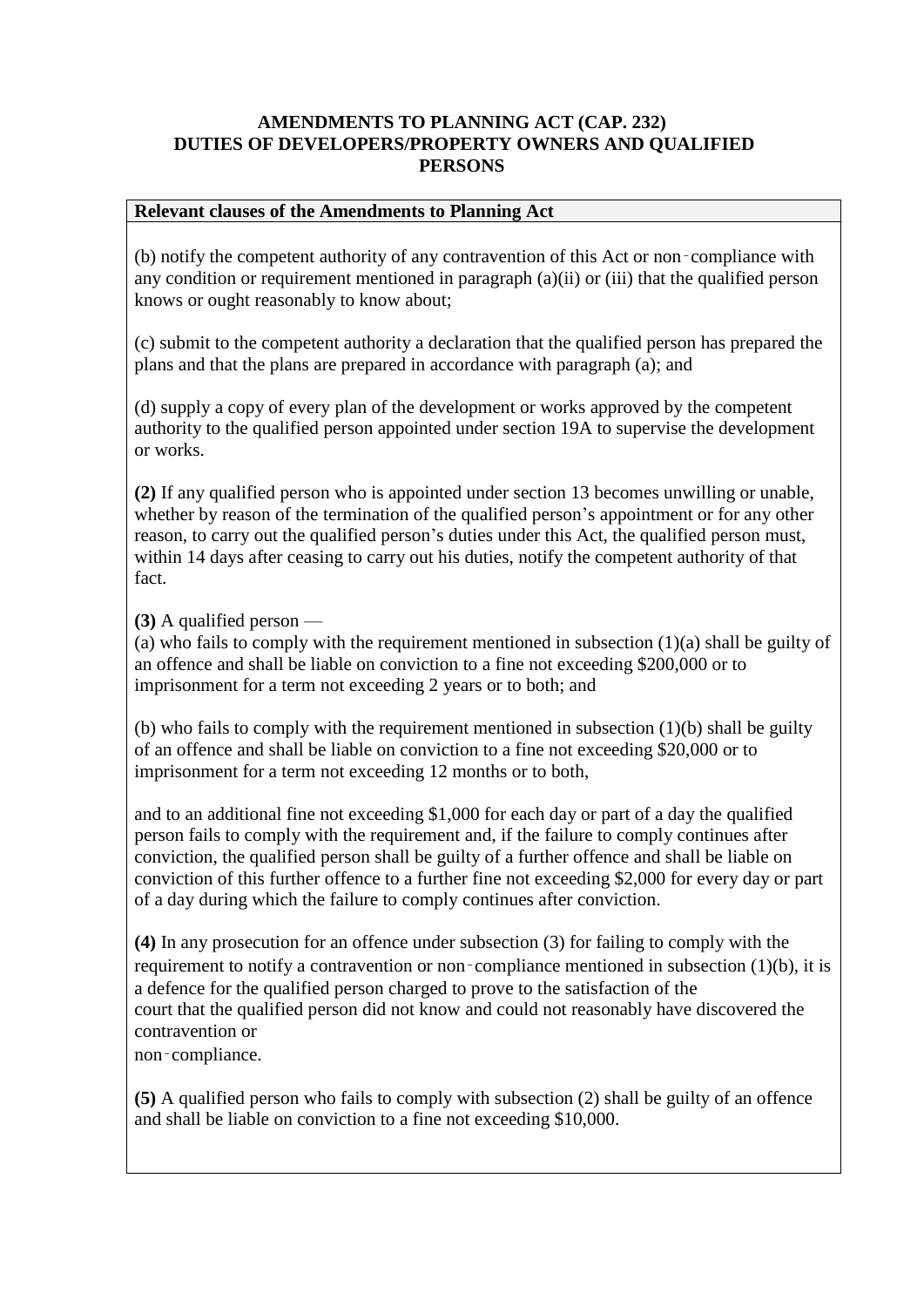# **Relevant clauses of the Amendments to Planning Act**

**Section 24B – Duties of qualified persons appointed to supervise development or works 24B.—(1)** Every qualified person who is appointed under section 19A to supervise the

carrying out of any development or works must —

(a) take all reasonable steps and exercise due diligence in supervising and inspecting the development or works, as the case may be, to ensure that the development or works are carried out in accordance with —

(i) the provisions of this Act;

(ii) the conditions and requirements imposed by the competent authority in the planning permission or conservation permission, as the case may be; and

(iii) the relevant plans approved by the competent authority in the grant of planning permission for the development or conservation permission for the works, as the case may be;

(b) notify the competent authority of any contravention of or non-compliance with any provision, condition, requirement or plans mentioned in paragraph (a)(i), (ii) or (iii);

(c) take all reasonable steps to immediately stop or cease the contravention or non‑ compliance mentioned in paragraph (b); and

(d) submit to the competent authority such reports and declarations as may be required by the competent authority (other than a declaration required under this section).

**(2)** A qualified person —

(a) who fails to comply with the requirement mentioned in subsection (1)(a) shall be guilty of an offence and shall be liable on conviction to a fine not exceeding \$100,000 or to imprisonment for a term not exceeding 2 years or to both; or

(b) who fails to comply with the requirement mentioned in subsection  $(1)(b)$ ,  $(c)$  or  $(d)$  shall be guilty of an offence and shall be liable on conviction to a fine not exceeding \$20,000 or to imprisonment for a term not exceeding 12 months or to both.

**(3)** In any prosecution for an offence under subsection (2)(b) for failing to notify or stop the contravention or non–compliance mentioned in subsection  $(1)(b)$  or  $(c)$ , it is a defence for the qualified person charged to prove to the satisfaction of the court that the qualified person did not know and could not reasonably have discovered the contravention or non‑compliance.

**(4)** A qualified person appointed under section 19A must, within such period as the competent authority may specify in the planning permission or conservation permission or within such extended time as the competent authority may give in writing, submit the qualified person's declaration to the competent authority that, to the best of the qualified person's knowledge and belief, the development or works are carried out in accordance with —

(a) the provisions of this Act;

(b) the conditions and requirements imposed by the competent authority in the planning permission or conservation permission, as the case may be; and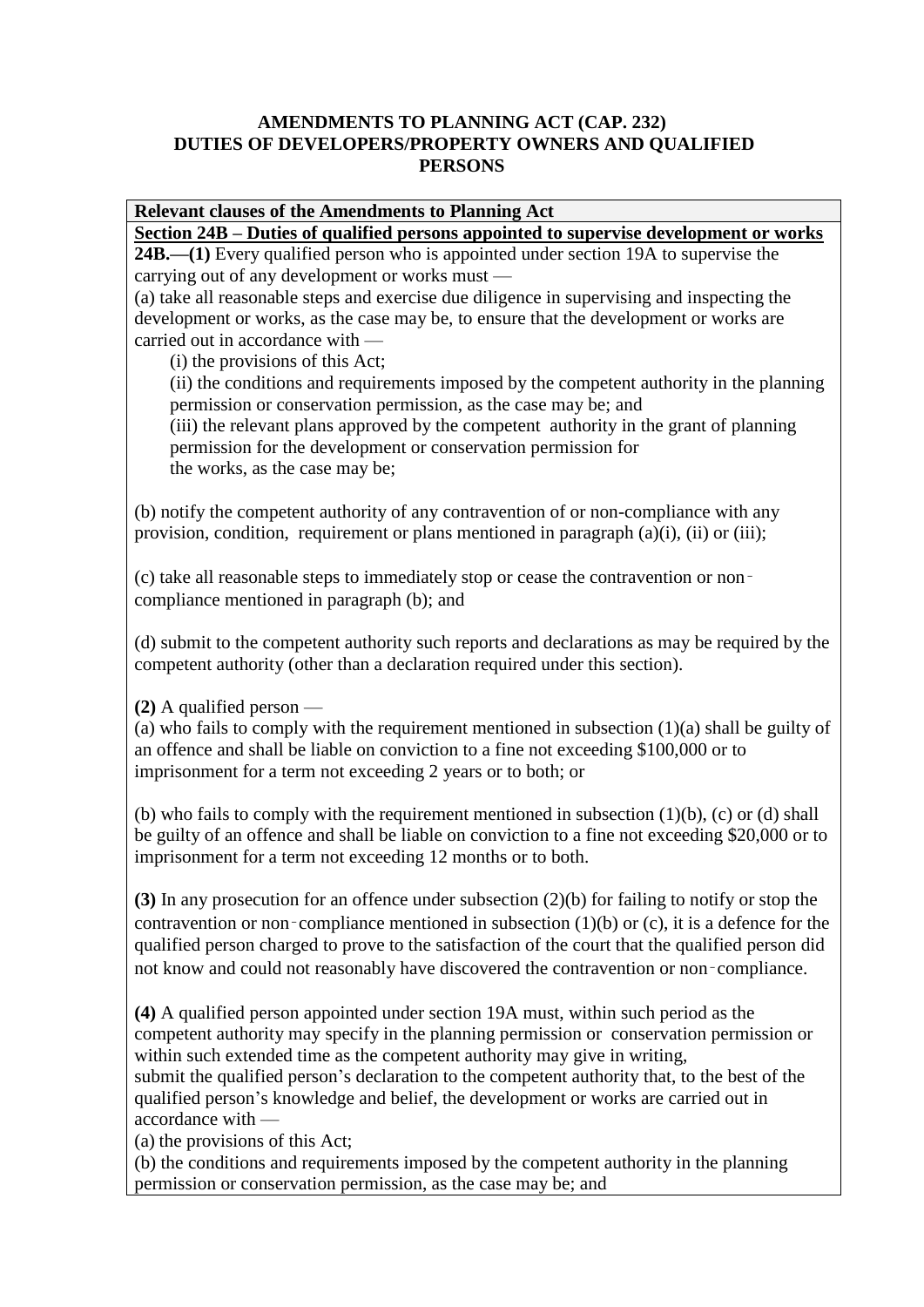### **Relevant clauses of the Amendments to Planning Act**

(c) the relevant plans approved by the competent authority in the grant of planning permission for the development or conservation permission for the works, as the case may be.

**(5)** Where any qualified person appointed under section 19A becomes unwilling to act or unable, whether by reason of the termination of the qualified person's appointment or for any other reason, to carry out the qualified person's duties under this Act, the qualified person must, within 14 days after ceasing to carry out the qualified person's duties —

(a) notify the competent authority of that fact; and

(b) submit the qualified person's declaration to the competent authority that, to the best of the qualified person's knowledge and belief, the development or works carried out during the period of the qualified person's appointment are in accordance with —

(i) the provisions of this Act;

(ii) the conditions and requirements imposed by the competent authority in the planning permission or conservation permission, as the case may be; and (iii) the relevant plans approved by the competent authority in the grant of planning permission for the development or conservation permission for the works, as the case may be.

**(6)** A qualified person —

(a) who fails to comply with the requirement mentioned in subsection (4) or (5)(b) shall be guilty of an offence and shall be liable on conviction to a fine not exceeding \$20,000 or to imprisonment for a term not exceeding 12 months or to both; or

(b) who fails to comply with the requirement mentioned in subsection (5)(a) shall be guilty of an offence and shall be liable on conviction to a fine not exceeding \$10,000 or to imprisonment for a term not exceeding 6 months or to both.

**(7)** In relation to a continuing failure to comply with the requirement mentioned in subsection  $(1)$ ,  $(4)$  or  $(5)$  —

(a) the qualified person convicted of an offence under subsection (2) or (6), as the case may be, for that failure shall be liable to an additional fine not exceeding \$1,000 for each day or part of a day the qualified person fails to comply with the requirement mentioned in subsection  $(1)$ ,  $(4)$  or  $(5)$ , as the case may be; and

(b) if the failure to comply continues after the conviction, the qualified person shall be guilty of a further offence and shall be liable on conviction of this further offence to a further fine not exceeding \$2,000 for every day or part of a day during which the failure to comply continues after conviction.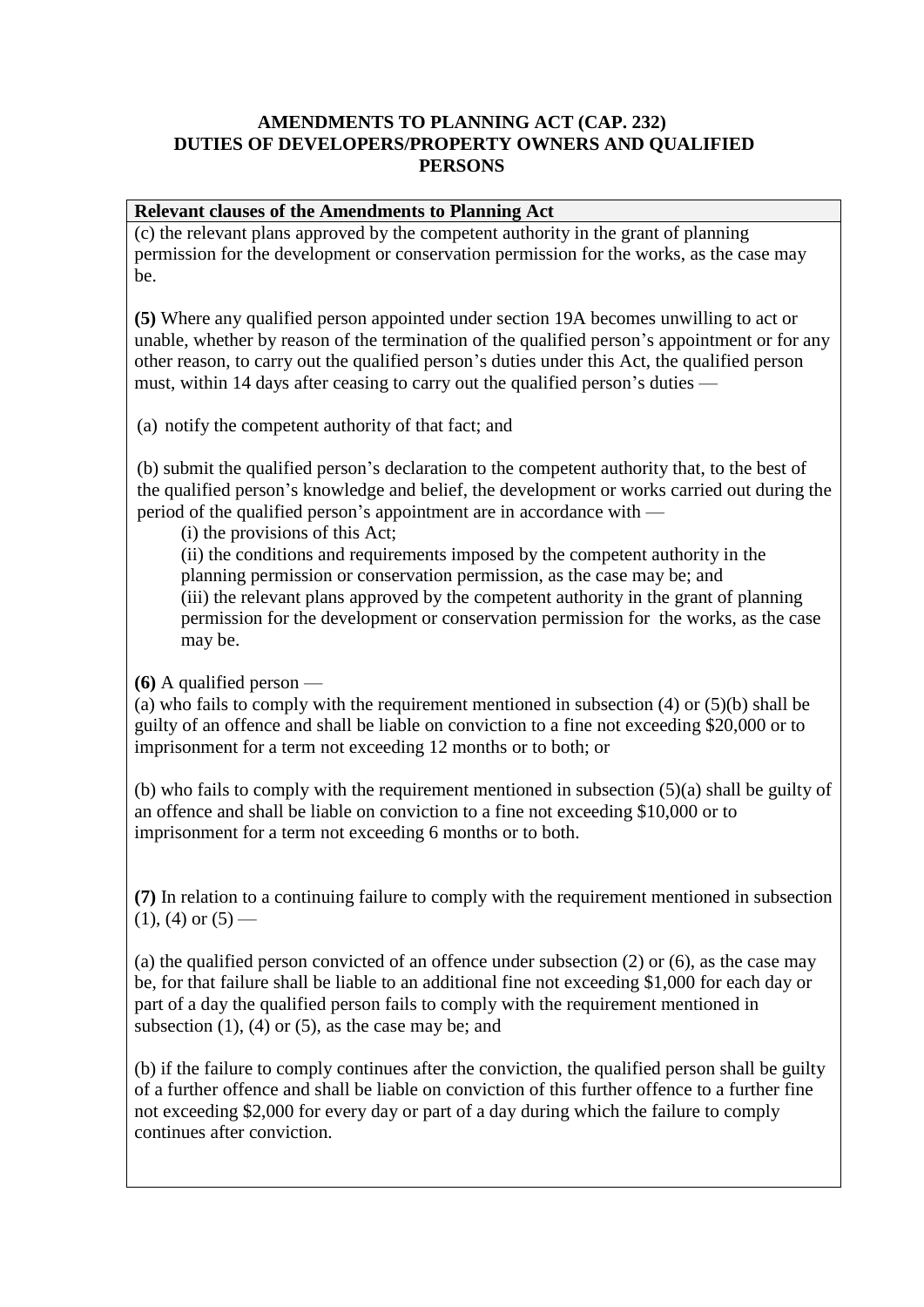#### **Relevant clauses of the Amendments to Planning Act Section 24C – False declarations**

**24C.—(1)** A qualified person who makes any declaration required under this Act that is false or misleading in any material particular knowing that, or with reckless disregard as to whether, the declaration is false or misleading in any material particular shall be guilty of an offence and shall be liable on conviction —

(a) to a fine not exceeding \$30,000 or to imprisonment for a term not exceeding 6 months or to both; or

(b) if the qualified person is a repeat offender, to a fine not exceeding \$60,000 or to imprisonment for a term not exceeding 12 months or to both.

**(2)** A qualified person who negligently makes any declaration required under this Act that is false or misleading in any material particular shall be guilty of an offence and shall be liable on conviction —

(a) to a fine not exceeding \$15,000 or to imprisonment for a term not exceeding 3 months or to both; or

(b) if the qualified person is a repeat offender, to a fine not exceeding \$30,000 or to imprisonment for a term not exceeding 6 months or to both.

**(3)** In this section, a qualified person is a repeat offender if the qualified person who is convicted, or found guilty, of an offence under subsection (1) or (2) has (whether before, on or after the date of commencement of section 7(c) or 8(i) of the Planning (Amendment) Act 2017) been convicted or found guilty on at least one other earlier occasion of — (a) an offence under subsection (1) or (2);

(b) an offence under section 14A(5) as in force immediately before the date of commencement of section 7(c) of the Planning (Amendment) Act 2017; or (c) an offence under section 15(3A) as in force immediately before the date of commencement of section 8(i) of the Planning (Amendment) Act 2017.

### **First Schedule** QUALIFIED PERSONS

1. An architect.

2. An engineer.

3. A land surveyor.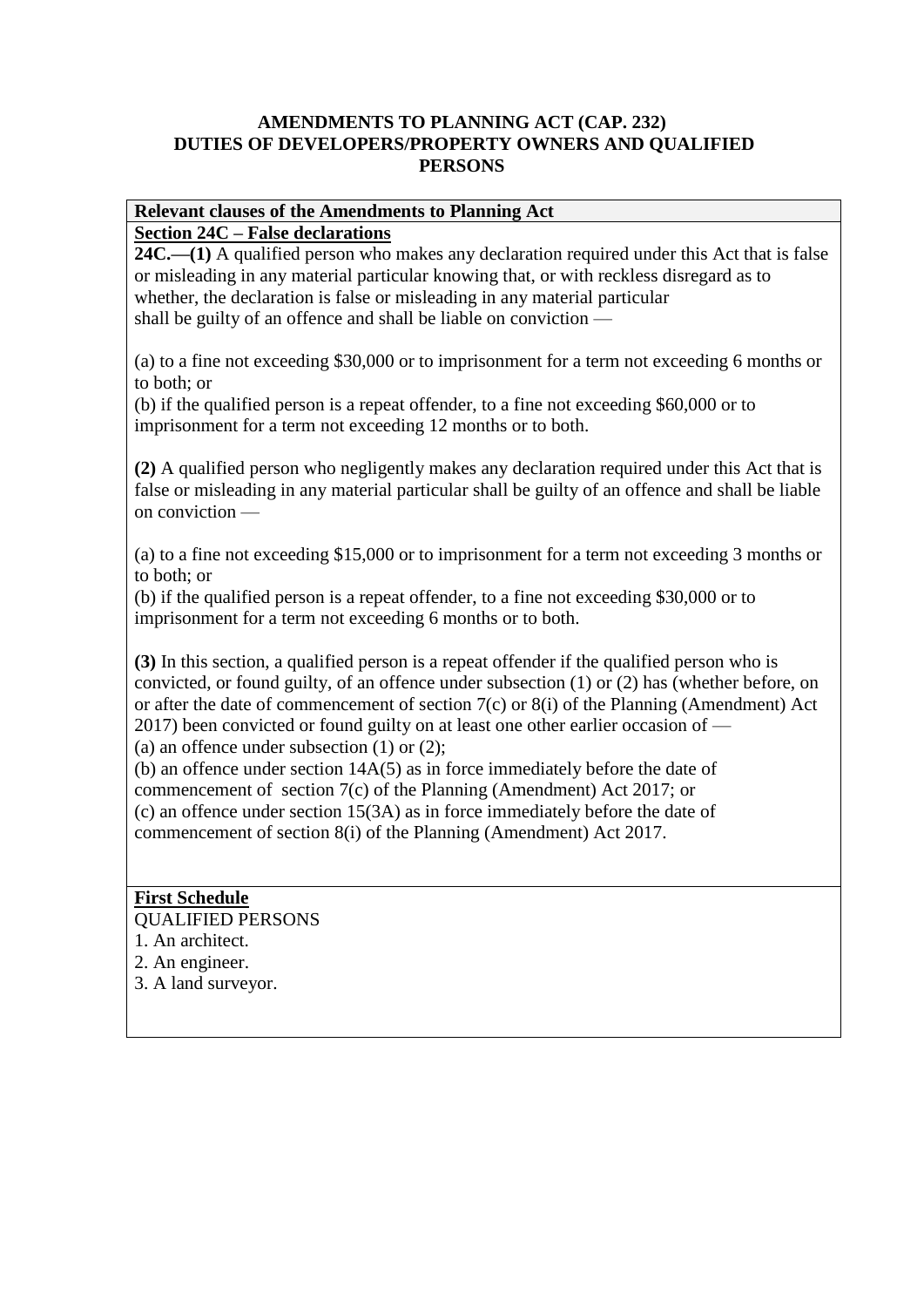# **PLANNING ACT (CHAPTER 232)**

### **PLANNING (QUALIFIED PERSONS) RULES 2017**

### **ARRANGEMENT OF RULES**

Rule

- 1. [Citation and commencement](#page-6-0)
- 2. [Definitions](#page-6-1)
- 3. [Applications not requiring qualified person](#page-7-0)
- 4. [Applications for which different qualified person allowed](#page-7-1)
- 5. [Development or works not requiring qualified person](#page-7-2)
- 6. [Development or works for which different qualified person allowed](#page-7-3)
- 7. [Revocation](#page-7-4)

[The Schedules](#page-8-0)

In exercise of the powers conferred by section 61 of the Planning Act, the Minister for National Development makes the following Rules:

### <span id="page-6-0"></span>**Citation and commencement**

**1.** These Rules are the Planning (Qualified Persons) Rules 2017 and come into operation on 15 May 2017.

# <span id="page-6-1"></span>**Definitions**

**2.** In these Rules, unless the context otherwise requires —

"addition and alteration works" means any building or engineering operations in, on, over or under land;

"gross floor area" has the same meaning as "floor area" in rule 2(1) of the Planning (Development Charges) Rules (R 5);

"landed dwelling-house" means any of the following types of houses used wholly or mainly for the purpose of human habitation and excludes a landed dwellinghouse comprised in a development that is strata subdivided:

- (*a*) detached house;
- (*b*) linked house;
- (*c*) semi-detached house;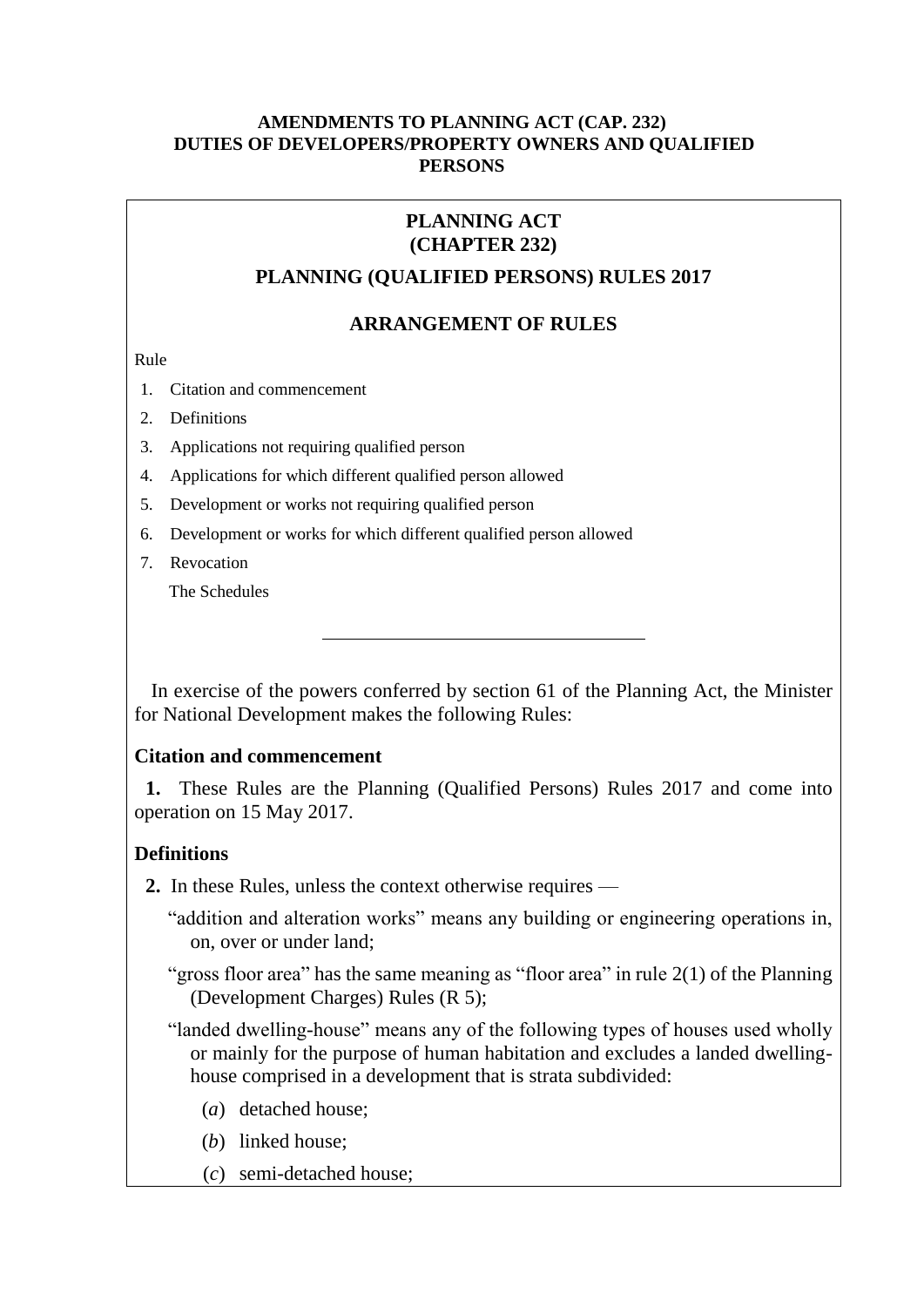### (*d*) terrace house;

"strata-titled residential unit" means a landed dwelling-house comprised in a strata title plan registered under the Land Titles (Strata) Act (Cap. 158).

# <span id="page-7-0"></span>**Applications not requiring qualified person**

**3.**—(1) Section 13(1A)(*a*) of the Act does not apply to an application for planning permission specified in Part 1 of the First Schedule.

(2) Section 13(1A)(*b*) of the Act does not apply to an application for conservation permission specified in Part 2 of the First Schedule.

# <span id="page-7-1"></span>**Applications for which different qualified person allowed**

**4.**—(1) For the purposes of section 13(1A)(*a*) of the Act, a person who makes an application for planning permission specified in the first column of Part 1 of the Second Schedule may appoint any qualified person specified opposite in the second column.

(2) For the purposes of section  $13(1A)(b)$  of the Act, a person who makes an application for conservation permission specified in the first column of Part 2 of the Second Schedule may appoint any qualified person specified opposite in the second column.

# <span id="page-7-2"></span>**Development or works not requiring qualified person**

**5.**—(1) Section 19A(1)(*a*) of the Act does not apply to any development specified in Part 1 of the Third Schedule.

(2) Section 19A(1)(*b*) of the Act does not apply to any works within a conservation area specified in Part 2 of the Third Schedule.

# <span id="page-7-3"></span>**Development or works for which different qualified person allowed**

**6.**—(1) For the purposes of section 19A(1)(*a*) of the Act, a developer who carries out any development specified in the first column of Part 1 of the Fourth Schedule may appoint any qualified person specified opposite in the second column.

(2) For the purposes of section  $19A(1)(b)$  of the Act, a developer who carries out any works within a conservation area specified in the first column of Part 2 of the Fourth Schedule may appoint any qualified person specified opposite in the second column.

# <span id="page-7-4"></span>**Revocation**

**7.** The Planning (Declaration by Qualified Person) Rules (R 11) are revoked.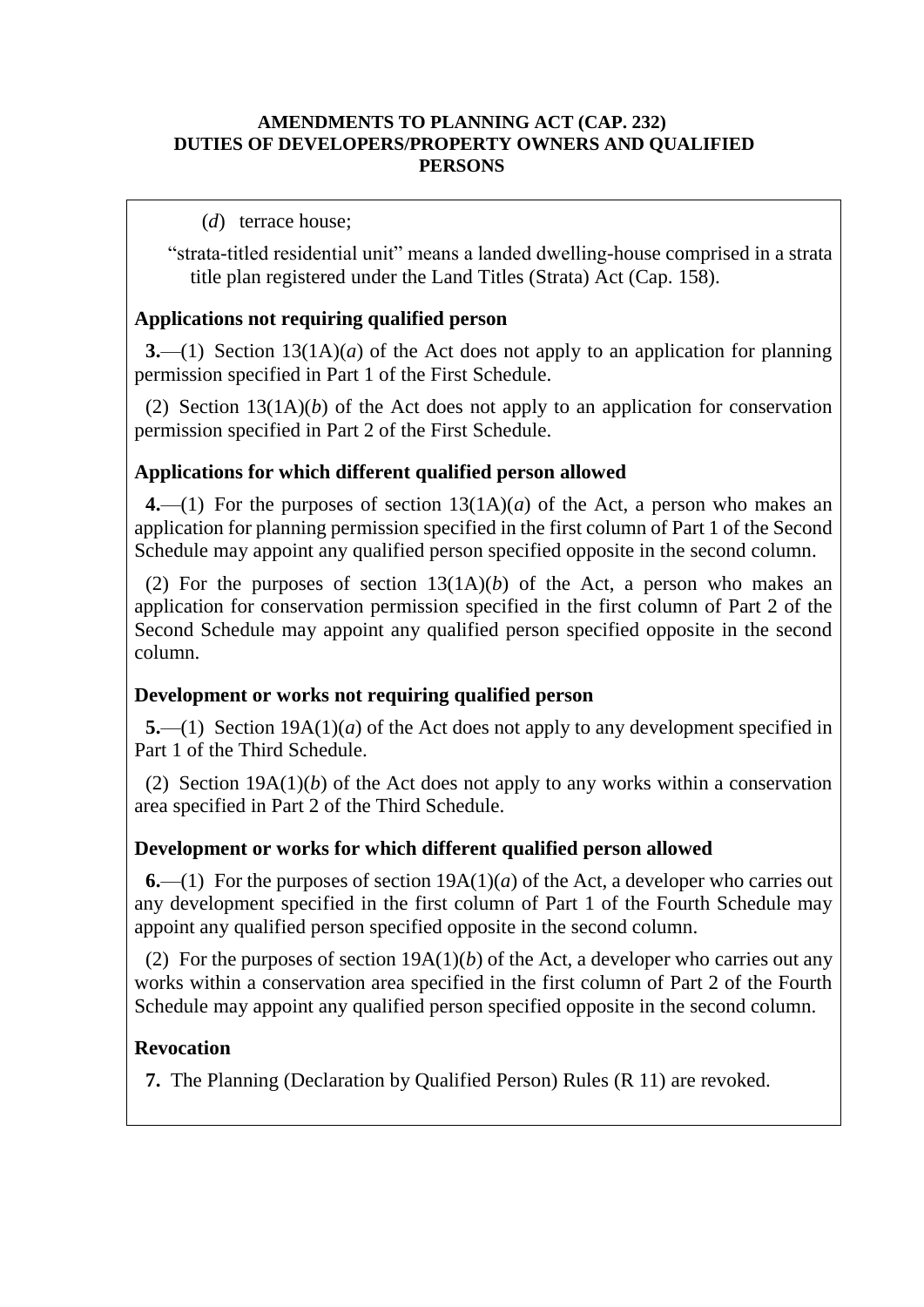### FIRST SCHEDULE

Rule 3

#### PART 1

### EXCLUDED PLANNING PERMISSION APPLICATIONS

- 1. Any application for planning permission to only carry out addition and alteration works to any existing landed dwelling-house to erect all or any of the following:
	- (*a*) a single storey lean-to extension with roof covering of tiles or of any lighter material;
	- (*b*) a single storey structure without a wall on any side, including an open-sided shelter, gazebo or trellis.
- 2. Any application for planning permission to carry out addition and alteration works to any strata-titled residential unit that does not involve any increase in gross floor area.
- 3. Any application for planning permission to only make a material change in the use of a building or any part of the building.
- 4. Any application for planning permission to carry out any development that would be authorised under the Planning (Development of Land Authorisation) Notification (N 1).
- 5. Any application to renew the grant of a planning permission.

### PART<sub>2</sub>

#### EXCLUDED CONSERVATION PERMISSION APPLICATIONS

- 1. Any application for conservation permission to only make a material change in the use of a building or any part of the building.
- 2. Any application for conservation permission to only carry out Category 3 Works as specified in Part 3 of the Fourth Schedule to the Planning (Fees) Rules 2014 (G.N. No. S 537/2014).
- <span id="page-8-0"></span>3. Any application to renew the grant of a conservation permission.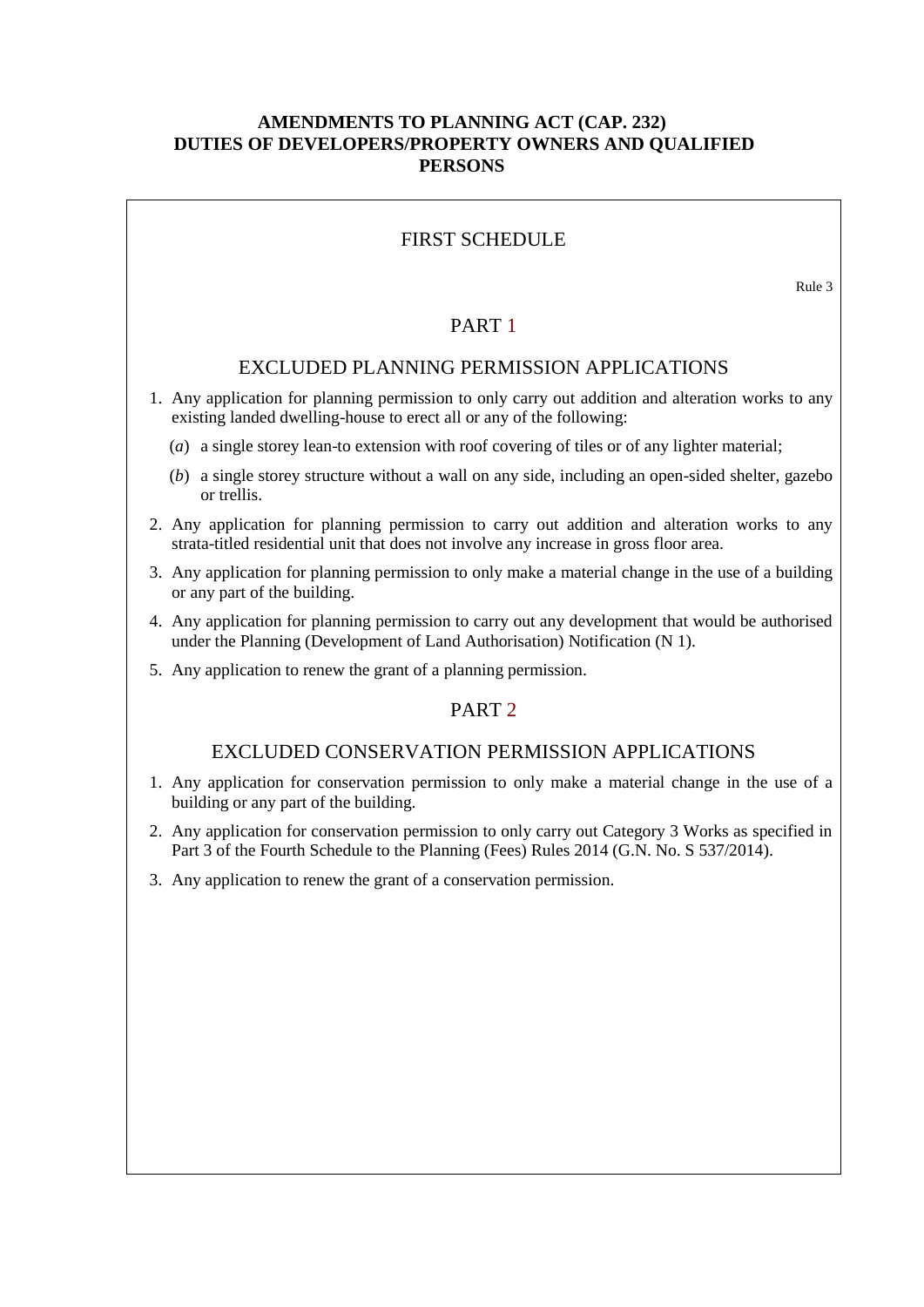### SECOND SCHEDULE

Rule 4

#### PART 1

# PLANNING PERMISSION APPLICATIONS FOR WHICH DIFFERENT QUALIFIED PERSON ALLOWED

1. Any application for planning permission to only carry out earthworks without any building or other operations

*First column Second column*

*Type of application Type of qualified person*

Architect, engineer or land surveyor

#### PART 2

# CONSERVATION PERMISSION APPLICATIONS FOR WHICH DIFFERENT QUALIFIED PERSON ALLOWED

*First column Second column*

*Type of application Type of qualified person*

Architect or engineer

1. Any application for conservation permission to only carry out Category 2 Works as specified in Part 2 of the Fourth Schedule to the Planning (Fees) Rules 2014 (G.N. No. S 537/2014)